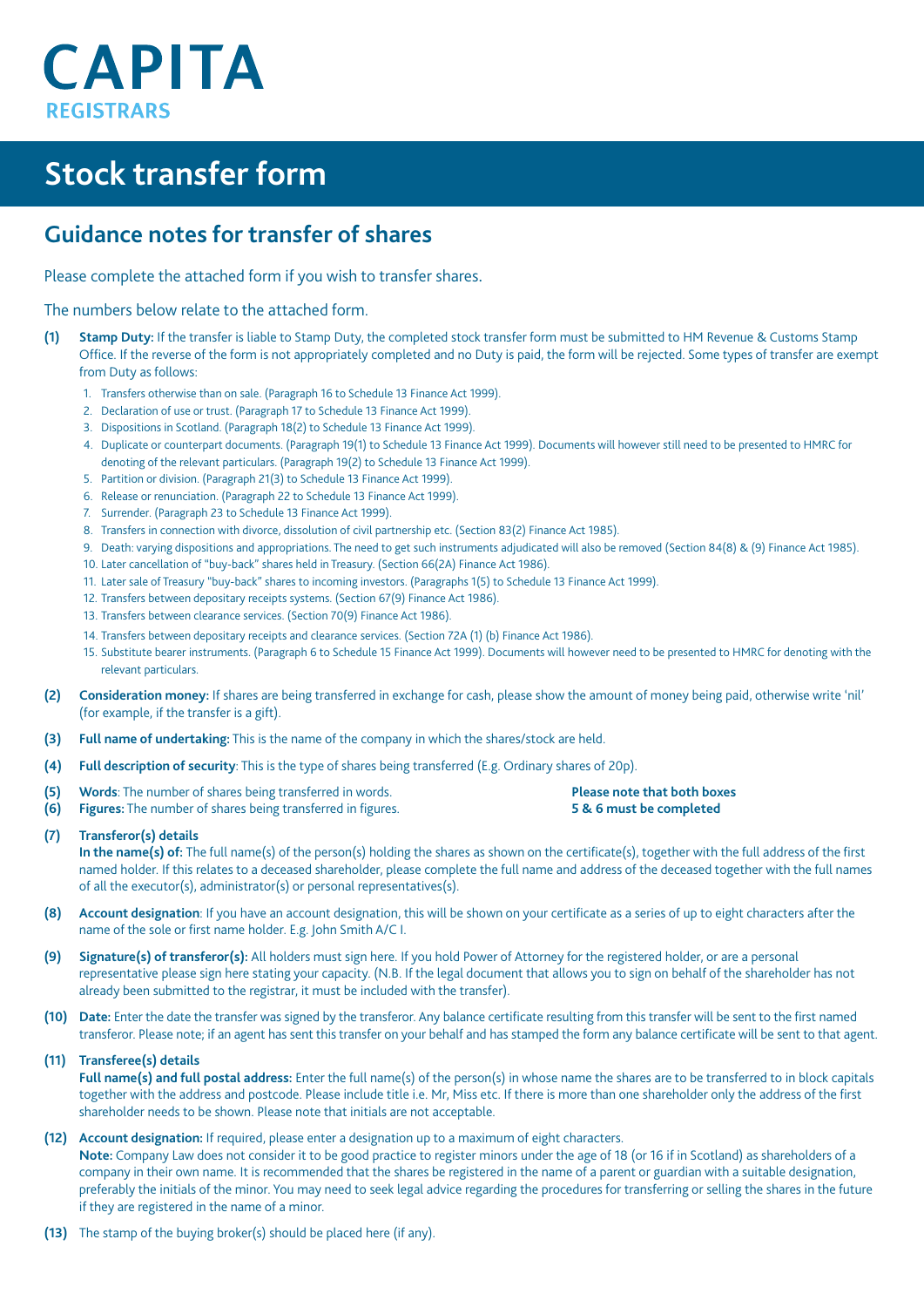**(14)** If you do not wish the new certificate to be issued to the address entered in field 11 on the form, please enter the appropriate address here.

#### **The reverse of the stock transfer form.**

#### COMPLETE AS REQUIRED

If you require further advice in respect of Stamp Duty we recommend that you contact HM Revenue & Customs Stamp Office at the address below. Alternatively you can telephone the Stamp Taxes Helpline on 0845 603 0135.

HM Revenue & Customs Birmingham Stamp Office 9th Floor City Centre House 30 Union Street Birmingham B2 4AR

#### **PLEASE REMEMBER TO ENCLOSE THE SHARE CERTIFICATE(S) WHEN RETURNING THE STOCK TRANSFER FORM FOR REGISTRATION.**

**Kindly note that if any part of the form is completed incorrectly it will be rejected, any amendments that are made must be initialled.**

**The form will be rejected if correction fluid or adhesive labels are used.**

**Proof of posting will not be accepted by the registrar and documents are sent to and from the registrar at the shareholders' risk.**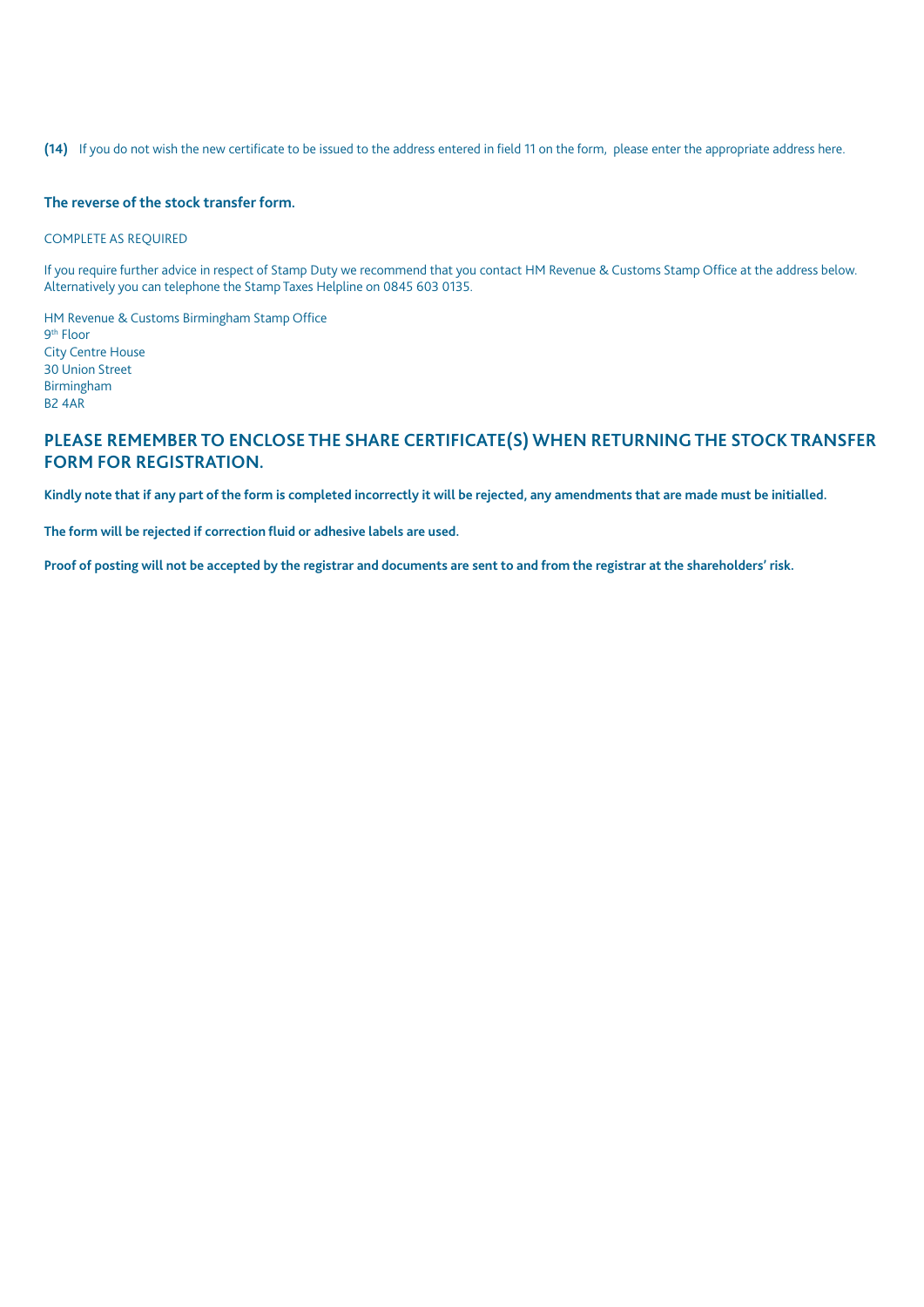### **Stock transfer form**

| (1)                                                                                                                                                                                                                                                                                                                          |                                                                                                                                                                                                                                                | (Above this line for registrars only) |                                                                                                     |
|------------------------------------------------------------------------------------------------------------------------------------------------------------------------------------------------------------------------------------------------------------------------------------------------------------------------------|------------------------------------------------------------------------------------------------------------------------------------------------------------------------------------------------------------------------------------------------|---------------------------------------|-----------------------------------------------------------------------------------------------------|
| (2)                                                                                                                                                                                                                                                                                                                          |                                                                                                                                                                                                                                                | Certificate lodged with the registrar |                                                                                                     |
| Consideration money £                                                                                                                                                                                                                                                                                                        |                                                                                                                                                                                                                                                | (For completion by the registrar)     |                                                                                                     |
| Full name of undertaking.                                                                                                                                                                                                                                                                                                    | (3)                                                                                                                                                                                                                                            |                                       |                                                                                                     |
| Full description of security.                                                                                                                                                                                                                                                                                                | (4)                                                                                                                                                                                                                                            |                                       |                                                                                                     |
| Number or amount of shares,<br>stock or other security and, in<br>figures column only, number and<br>denomination of units, if any.                                                                                                                                                                                          | $(5)$ Words                                                                                                                                                                                                                                    |                                       | (6) Figures                                                                                         |
| Name(s) of registered holder(s)<br>should be given in full; the address<br>should be given where there is only<br>one holder.                                                                                                                                                                                                | $(7)$ In the name(s) of                                                                                                                                                                                                                        |                                       | (8) Account designation (if any)<br>(max 8 characters)                                              |
| If the transfer is not made by the<br>registered holder(s) insert also<br>the name(s) and capacity (e.g)<br>Executor(s)) of the person(s)<br>making the transfer.                                                                                                                                                            |                                                                                                                                                                                                                                                |                                       |                                                                                                     |
| (9) I/We hereby transfer the above security out of the name(s) of the<br>aforesaid to the person(s) named below or to the several persons named in<br>part 2 of the brokers transfer forms relating to the above security:<br>Signature(s) of transferor(s)<br><u> 1989 - Johann Barn, fransk politik fotograf (d. 1989)</u> | <u> 1980 - Johann Barn, mars ann an t-Amhain Aonaich an t-Aonaich an t-Aonaich an t-Aonaich an t-Aonaich an t-Aon</u><br><u> 1989 - Johann Barn, mars eta bainar eta industrial eta baina eta baina eta baina eta baina eta baina eta bain</u> | transferor(s).                        | (10) Stamp of selling broker(s) or, agent(s), if any, acting for the                                |
|                                                                                                                                                                                                                                                                                                                              |                                                                                                                                                                                                                                                |                                       |                                                                                                     |
| Corporate bodies may execute under their common seal.                                                                                                                                                                                                                                                                        |                                                                                                                                                                                                                                                | Date                                  |                                                                                                     |
| Please state title, if any, or whether<br>Mr, Mrs, or Miss<br>Please complete in block capitals<br>Full name(s) of all holders, and<br>full postal address(es) of first<br>holder (including county or, if<br>applicable, postcode) of the<br>person(s) to whom the security is                                              | (11)                                                                                                                                                                                                                                           |                                       | (12) Account designation (if any)<br>(max 8 characters).                                            |
| transferred.                                                                                                                                                                                                                                                                                                                 |                                                                                                                                                                                                                                                |                                       |                                                                                                     |
| I/We request that such entries be made in the register as are necessary to give effect to this transfer.                                                                                                                                                                                                                     |                                                                                                                                                                                                                                                |                                       |                                                                                                     |
| (13) Stamp of buying broker(s) (if any).                                                                                                                                                                                                                                                                                     |                                                                                                                                                                                                                                                |                                       | (14) Stamp or name and address of person lodging this form<br>(if other than the buying broker(s)). |
|                                                                                                                                                                                                                                                                                                                              |                                                                                                                                                                                                                                                | <b>PTO</b>                            |                                                                                                     |